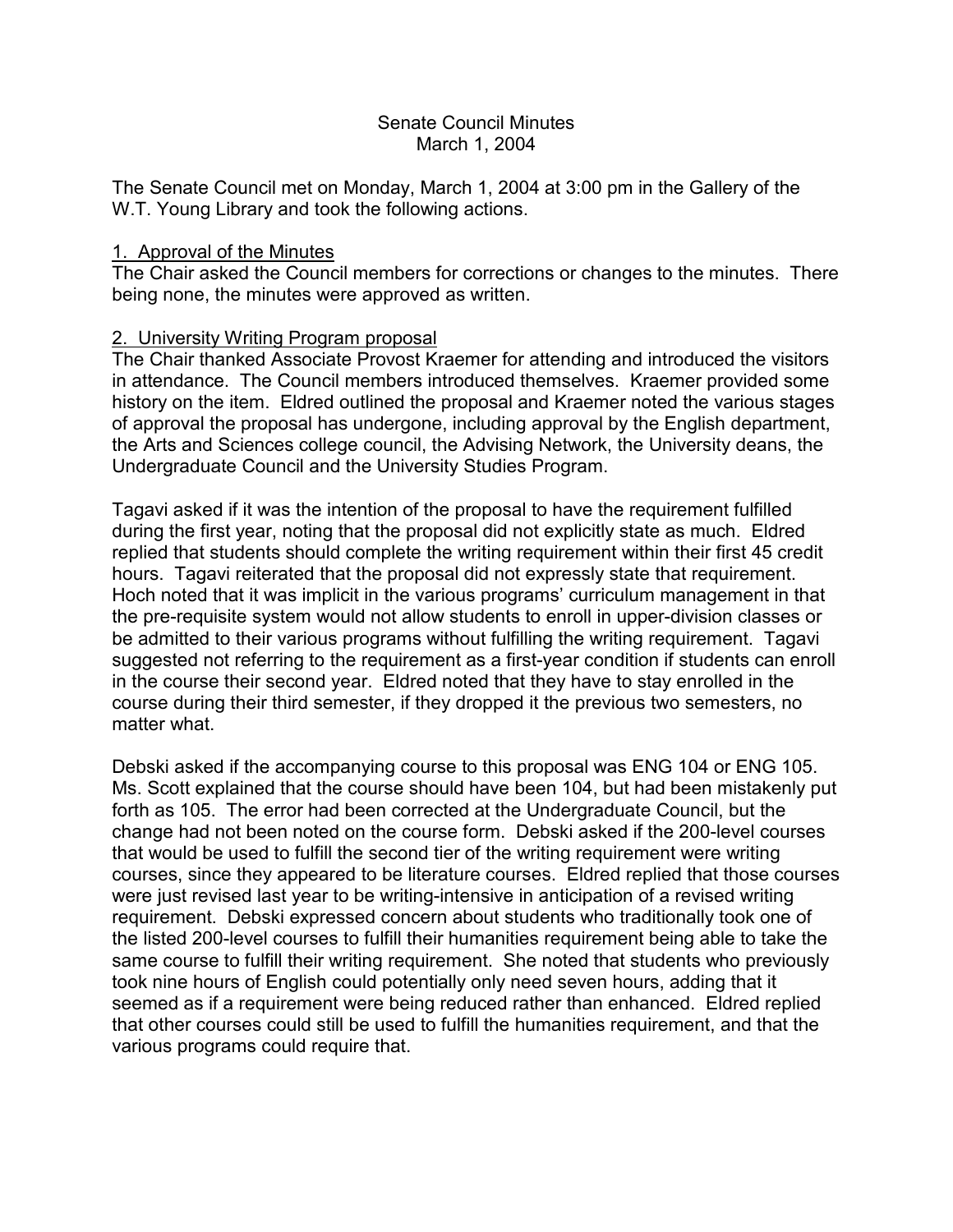Debski agreed with the vision of the proposal but had concerns about the content. She asked about the ten-page paper requirement and suggested that such a length might actually represent less writing than the current proposal. Eldred replied that the tenpage suggestion was a recommendation of the ad hoc committee formed by Kraemer to address this issue. She suggested programs could require more writing by integrating writing requirements into their own curricula, adding that students would be writing more than ten pages under the proposal as well.

Chard asked if the proposal required one ten-page paper or two five-page papers. Eldred replied the language regarding that requirement was intentionally ambiguous to accommodate a wider range of departments. Hoch added that the decisions of course management should be left to the faculty teaching the courses. Eldred added that lengthy writing did not necessarily entail quality writing.

Yanarella asked if a writing across the curriculum approach (WAC) would be considered in the future and if courses in other programs would be analyzed to fulfill the criteria. Eldred replied that an analysis of a WAC program was under review but would not be proposed until "further down the road when resources and assessments are in place". Hoch added that if a WAC approach were to eventually be employed the TA's and faculty would need to provide more writing instruction than just editing student papers. Rosenman noted that everybody was in favor of eventually moving to a WAC approach.

Grabau spoke in favor of the proposal but wondered how the decision would made as to which semester students would be required to take 104. Eldred replied that English will accommodate various programs and their needs for sections at different times of year. She added the TA's course loads would not be reduced.

Tagavi asked if he was correct that the proposal required C's on all essays and that if students got a D on an essay it wouldn't count. He also asked if there would be two designations in grading, because of the grade versus the lack of student performance. Eldred replied there were four possible grades in the course; A,B,C or E. She added that students can get a C on all major essays then fail to turn in homework, attend class and end up with a D in the class. She noted if students get a D or an E on their major essays they will not pass the course. Tagavi asked if it was possible for a student to get a D. Hoch replied that if a student got a D on a major essay they would fail the course. Rosenman added that the major essays are all a product of the draft and revision process. The Chair noted one of the major advantages of the proposal is that students learn to improve their writing due to the draft and revision opportunity.

Saunier asked if ENG 105 will remain on the course roster. Eldred relied it will still be taught at the community colleges, but that 101, 102 and 105 will not be taught at UK, except in transfer situations. Peggy noted that LCC does not currently intend to offer the proposed ENG 104 but asked if the community colleges could offer the course at some future time. Eldred replied that Diana Martin thought that the two-semester sequence was better suited for LCC's student population. Saunier asked again if the community colleges could teach the course if they so desired. Eldred replied that the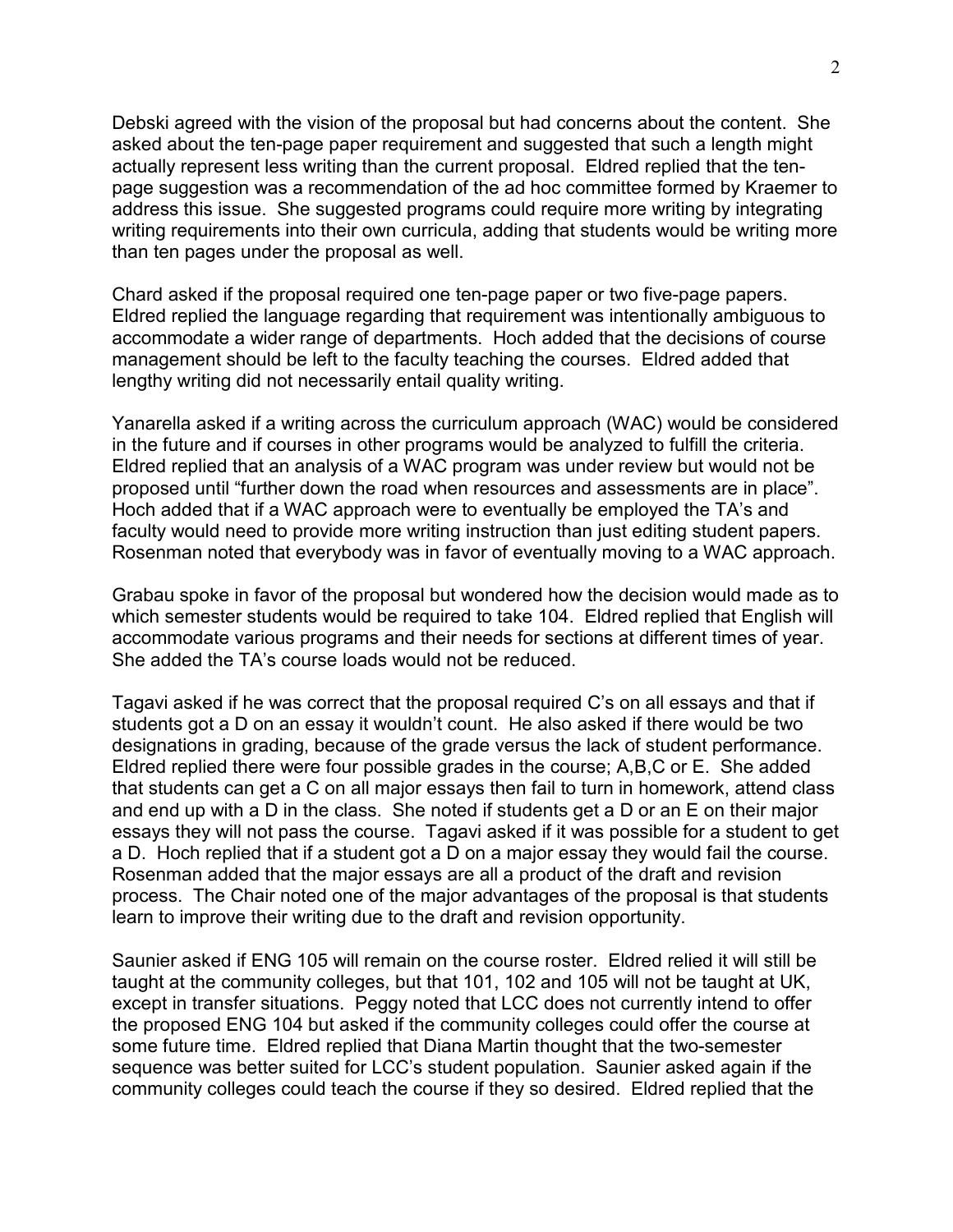course was only currently being proposed for instruction on the main campus. Saunier noted the existence of a state law allowing the community colleges to offer any 100 or 200-level course offered by UK at any of the community colleges. Hoch suggested that an agreement might be struck if such a course was offered at a community college to ensure that the course was equivalent for transfer purposes.

Saunier also asked if ENG 203 would be revised to become a reading-intensive course. Eldred replied that it had already been revised and would continue to be revised.

Debski reiterated her concern that this proposal represented a reduction in the overall requirement. She asked if Eldred had any figures showing how many students satisfy the USP humanities requirement by taking an English course. She expressed concern that students could "double-dip" and fulfill both their writing requirement and humanities requirement with the same course. Eldred replied that the 200-level courses listed were revised to satisfy WAC and humanities requirements. She added that if the proposal were not approved there would be no indication that the English courses in of themselves are writing intensive or not. Hoch noted students were not required to fulfill their humanities requirement by taking English courses. Debski restated her desire to see the numbers.

When asked by Debski who would teach ENG 104, Eldred replied that TA's and adjuncts would teach the course. Debski asked what the average grade is for ENG 101 and 102. Rosenman replied it was roughly a C+.

Blackwell asked if the 200-level courses in question would fulfill both the humanities requirement and the USP writing requirement. Kraemer replied that they would, noting that he'd rather the student "double-dipped" than continuing in the current system. Blackwell asked if the negative impact on other humanities programs had been considered, since enrollment in those courses might decrease as a result of students flocking to a course that will fulfill two requirements. Hoch replied that the English courses were relatively small in size. He noted that enrollment drawn to English courses would create smaller class sizes in other humanities courses, which would improve the student experience.

Eldred said that a WAC proposal was already being reviewed and noted that if the faculty and TA's were already prepared to present a WAC approach and if funds were available for assessment then USP could have a proposal ready to come forward. Hoch replied that many issues were involved in moving toward a WAC model, including faculty issues, training issues and financial issues. He noted the current proposal was a "baby step" in that direction.

Grabau suggested that retention might be aided by this proposal in that students who were failing would be permitted to drop. Kramer agreed, noting that the proposal would also benefit many student athletes who have a difficult time taking ENG 101 in the fall semester.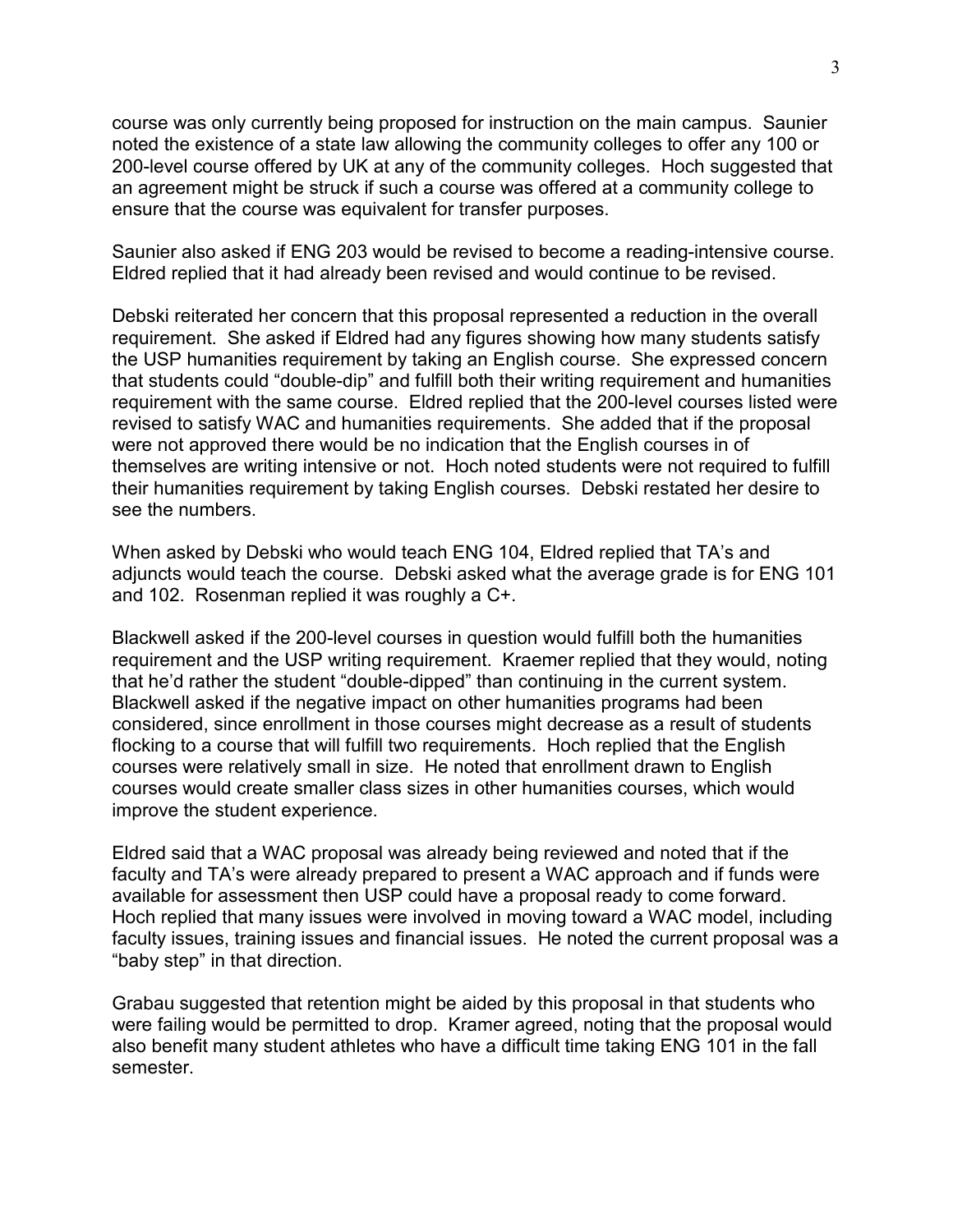Edgerton discussed the frustration experienced by the advisors who were uncertain as to how to advise incoming students. He asked what would happen if the Senate approved the program for Fall 2005 instead of Fall 2004. Hoch replied that two full plans had been developed such that if the proposal is approved "Plan A" will be enacted and the current courses would be offered, or in the event of approval "Plan B" with the new requirements would be enacted. Edgerton said that Joanne Davis' told him that the advisors want to cancel merit weekend because of the uncertainty involved. Kraemer said that canceling merit weekend was not possible. Eldred agreed that the advisors want a decision as soon as possible.

Hoch said that, ideally, they would like the proposal to be heard by the Senate at the March meeting and added his understanding that Senate rule would need to be waived in order to accomplish that. He noted that an April decision would mean a whole month of advising without knowing the outcome of the Senate's deliberation. The Chair reminded the Council members that the Senate Council can call a special meeting of the Senate if deemed reasonable to do so.

Kraemer said he would rather not jeopardize the proposal by trying to move it ahead so quickly. He added that he would prefer it be heard at the March meeting, but that if would help the Senate be more comfortable with the proposal he and the advisors could work around merit weekend and wait for an April decision.

Tagavi asked if a grade of D could be assigned or not. Rosenman explained that a student could get a grade of D in the course but not on a major essay.

Cibull noted that the proposal had already been through a thorough review process and **moved** to approve the proposal and to ask the Senate for a waiver of the ten-day rule so the proposal could go to the March Senate meeting. Chard **seconded** the motion. Debski spoke against the motion, stating that it wasn't fair to give faculty very little notice about the proposal. She added that she was in favor of what Eldred was trying to do but wasn't "convinced this is the best way to go". Kraemer supported the idea of having a special called meeting in March. Edgerton asked how long it would take to make a new fall schedule. Eldred replied that it had already been built along with the current schedule, including times, room assignments and everything else.

After further discussion a vote was taken. Eight voted in favor of the motion, with Debski and Tagavi opposed. There were no abstentions. The motion **passed**. The Chair will ask the Senate to waive the rule. If they do not he will present the item for discussion only and will propose a special called Senate meeting for later in March, at the direction of the Senate Council.

The Chair thanked the visitors who attended and answered questions and they departed.

3. Proposed Change to the Composition of the Graduate Council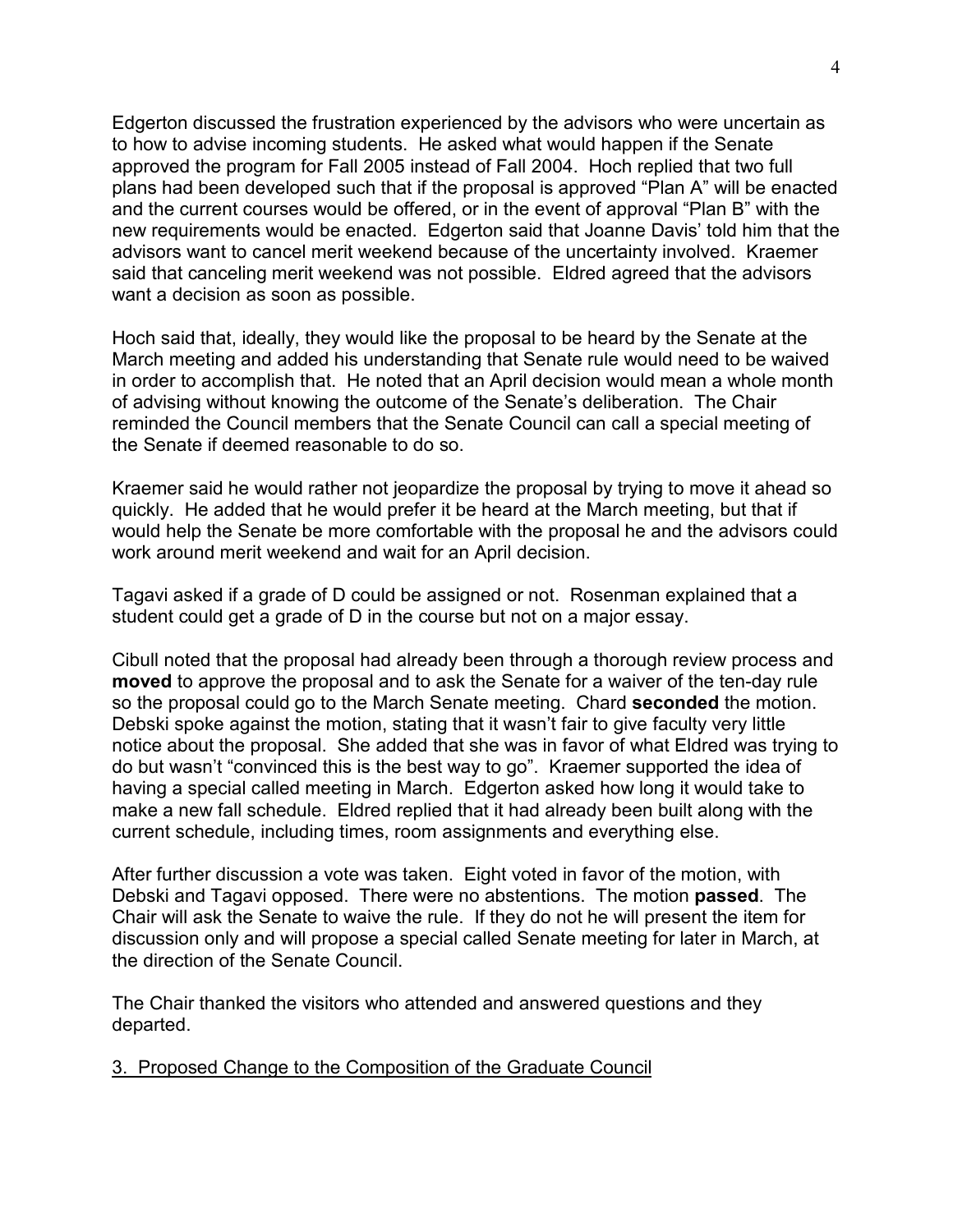The Chair thanked Dean Blackwell for attending and asked her to present the item. Blackwell indicated the restructuring of the University necessitated the change in composition. Blackwell outlined the proposal and said it had been approved by the Graduate Council.

Chard expressed concern that the College of Education's representation on Graduate Council would be lessened. She noted that part of Agriculture might leave that college and be moved to Education. Blackwell replied that she would return to the Senate Council with another proposal if there was further shifting of academic units.

Jones asked if the intent was that the reapportionment would be examined annually. Blackwell replied it would be reviewed during times of academic restructuring. Jones noted that a period of stagnation might arise during which no academic restructuring occurred and wondered what provision would be in place to trigger the revisiting of the apportionment. Blackwell said the Graduate Council will place this issue on their agenda every year during the last meeting of the year.

Grabau asked if there was a mechanism by which representation from the broader groupings could circulate among the smaller units within the group every year. Blackwell replied that it was based on a straight vote of the graduate faculty within those areas and added that a sort of natural rotation tends to occur.

Saunier noted that only two members of the Graduate Council are appointed and asked if the others were elected. When Blackwell replied that the others were elected from their constituent groups, Saunier suggested including wording to that effect. Blackwell agreed.

Chard **moved** to approve the proposal with the addition of the word "elected" to the statement "14 elected faculty representatives". Kaalund **seconded** the motion. After further discussion a vote was taken. The motion **passed** without dissent. The proposed change to Senate Rules will appear on the April Senate agenda with a positive recommendation.

#### 4. Approval of Distance Learning courses

The Chair provided background on the courses, noting that he had been present as the Senate Council's representative to the Undergraduate Council when the courses were presented to that group. He indicated that he did not find any problems with the courses and asked the Senate Council members if they had any questions. After brief discussion the courses were approved for offering in distance learning format by general consensus.

#### Other Business

Tagavi reminded the Senate Council members that they had charged the Rules and Elections Committee to determine which council was the appropriate Council of the Senate when considering distance learning courses. He said his committee decided not to rule on the issue since LCC may no longer be part of UK and that any conflict about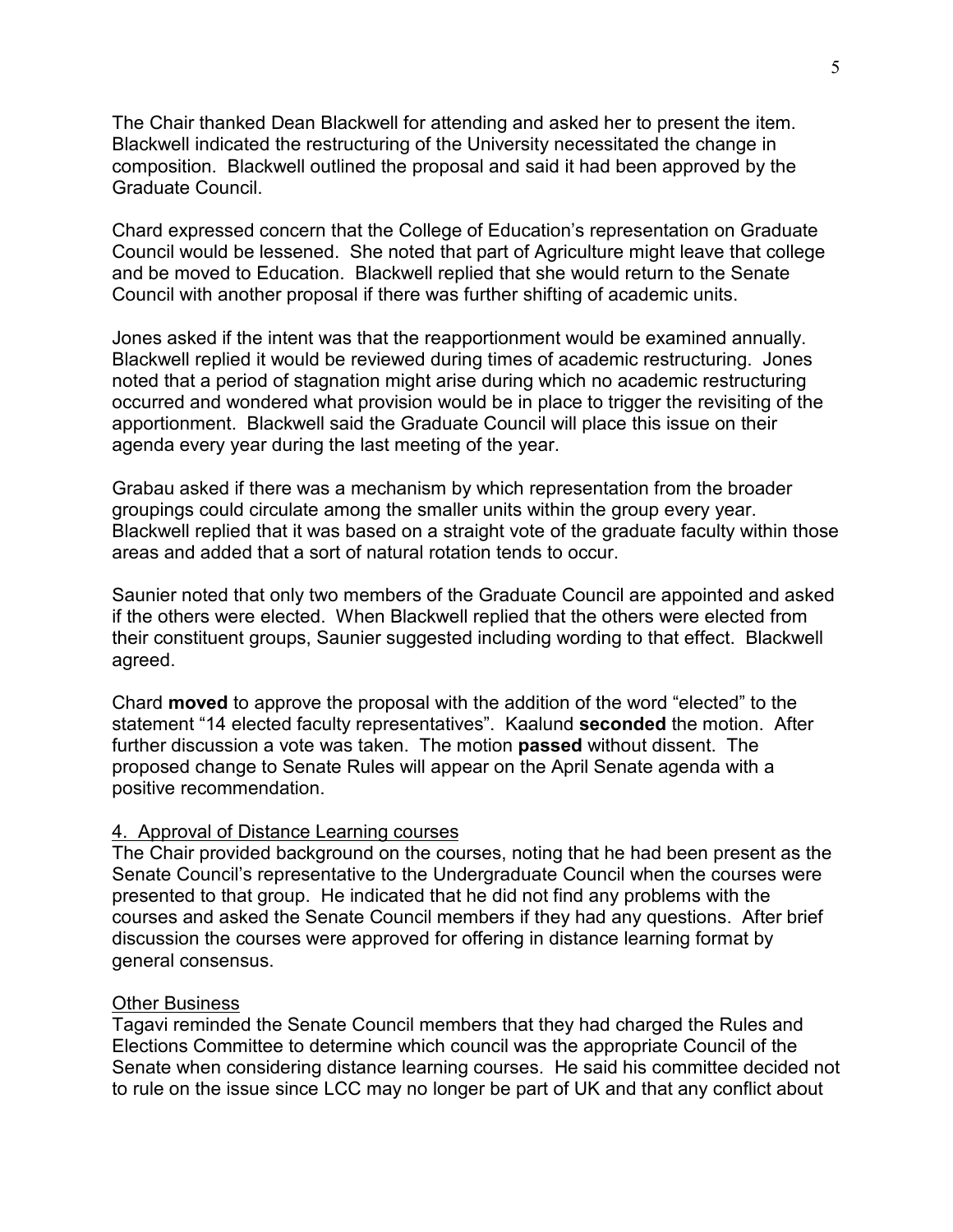the issue would arise from LCC. He suggested dealing with the distance learning courses in the manor they had been handled in the past. The Senate Council members expressed agreement with this assessment.

# 5. Academic Organization and Structure Report

Chard informed the Council members that the Minimally Invasive Surgery proposal was not ready for the Senate Council because the input from the College of Medicine faculty and the Academic Council of the Medical Center had not been sought. She said the Visualization and Virtual Environments proposal received the approval of the College of Engineering faculty and the recommendation of her committee. After brief discussion Chard moved to forward the proposal to the Senate with a positive recommendation. Kaalund seconded the motion. The motion passed without dissent. The proposal to create the Center for Visualization and Virtual Environments will be presented at the April Senate meeting.

### Other Business

Tagavi suggested that a ten-day circulation process was too time consuming and suggested it be shorted to five days. Debski disagreed, noting that e-mail is not always reliable. Jones clarified Tagavi's position, suggesting his intent was to be able to approve an item for inclusion on a Senate agenda at the Senate Council meeting the week before the Senate meeting. Tagavi agreed, noting that Senators could still voice an objection during the five-day period. Bailey asked if there was a problem with the ten-day rule since the Senate rarely denied a request to waive the rule. Kaalund agreed, suggesting no need to go through the machinations of changing the rule if the Senate was willing to waive it where appropriate. Cibull spoke in favor of the idea, noting that the Council should speed the approval process when possible. Chard made a motion to ask the Rules Committee to consider this issue. Kaalund seconded the motion. The motion passed without dissent. The Rules Committee will forward a proposal to the Senate Council.

The Chair asked the Council members to consider the Senate Rule pertaining to the appointment of the Ombud. The Council members discussed the ambiguity or the rule, wondering if the intent of the Rule was that a search committee be formed even during years when the Ombud was interested in reappointment, or if a committee should only be formed when a new search was to be conducted. Edgerton spoke in favor of convening a committee every year, noting that the committee's work is not very taxing. Jones agreed, noting the need for Senate Council oversight in the process. Cibull suggested having the Senate Council act as the appointment committee in cases where the Ombud sought reappointment. Edgerton thought that idea would work, since the number of students on the committee could remain the same and the ration could remain intact either way. But he added that faculty who are not usually involved could serve on the committee and become part of the governance process. Tagavi suggested that replacing one committee meeting with another committee meeting was a waste of time. He suggested that if the Provost, the Senate Council and the Ombud all agree that the Ombud should be reappointed, then it should just be approved. Cibull supported Tagavi's idea. Jones added that if any one of the three parties involved do